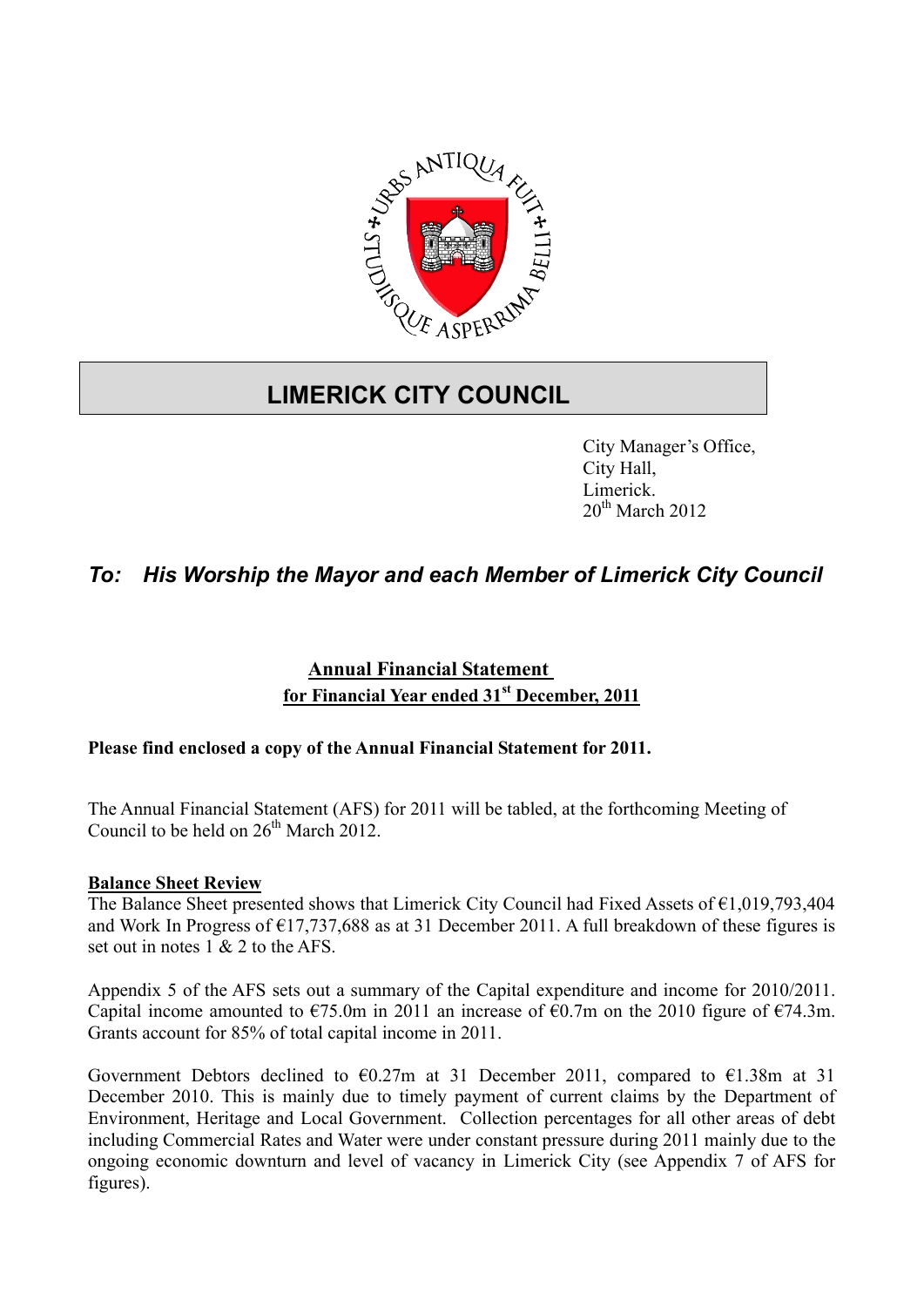#### **Revenue Expenditure Review**

Revenue expenditure for the year amounted to  $E$ 82,586,501 before transfers. Transfer to reserves amounted to €6,792,759, giving a total expenditure figure for 2011 of €89,379,259. This total expenditure figure exceeded the budgeted expenditure by  $\epsilon$ 1,967,085. The details of the additional expenditure over adopted budget are set out in the report to Council under Section 104 of the Local Government Act 2001, which will be circulated for the April Council Meeting. Income exceeded budget by  $\epsilon$ 2,146,731 leading to a revenue surplus for 2010 of  $\epsilon$ 179,646. This when added to the opening surplus of  $\epsilon$ 317.825 gives an accumulated surplus at 31 December 2011 of  $\epsilon$ 497.471.

Payroll continues to be the most significant cost with a total payroll cost in 2010 of  $\epsilon$ 31,526,348 (excludes VEC Pensions). This figure shows no increase or decrease on the payroll cost in 2010  $(635,511,813)$ . In 2010 payroll costs (excluding VEC pension) represented 34.1% of total expenditure. This increased to 35.3% in 2011 which is a significant percentage of overall expenditure. This indicates the need for the continued commitment to re-align pay and non-pay expenditure within the City Council. Payroll costs in 2011 remained in line with 2010 levels despite the introduction of measures that continued to control payroll costs in 2011 including the non renewal of temporary contracts, non filling of vacancies that arose in 2011 and reductions in overtime and allowances. This was due to a special provision made in 2011 to part cover the cost of expected retirements in February 2012. The pay costs and staff numbers will continue to be examined during 2012 in order to identify further savings where possible.

Expenditure is summarised by main area of expenditure as follows:

|                          | 2011 % of Expenditure |               | 2010 % of Expenditure |                |  |
|--------------------------|-----------------------|---------------|-----------------------|----------------|--|
|                          | €                     | $\frac{0}{0}$ | €                     | $\frac{6}{10}$ |  |
| Payroll                  | 31,526,348            | 35.3%         | 31,511,813            | 34.1%          |  |
| Operational expenses     | 33,526,898            | 37.5%         | 35,790,255            | 38.8%          |  |
| Administration expenses  | 5,794,722             | $6.5\%$       | 5,825,088             | $6.3\%$        |  |
| Establishment expenses   | 3,132,304             | 3.5%          | 2,928,266             | $3.2\%$        |  |
| Financial expenses       | 7,391,921             | 8.3%          | 8,408,903             | 9.1%           |  |
| Miscellaneous            | 1,214,308             | $1.4\%$       | 799,903               | $0.9\%$        |  |
| Transfer to reserves     | 6,792,759             | 7.6%          | 7,017,434             | 7.6%           |  |
| <b>Total Expenditure</b> | 89,379,259            | 100.0%        | 90,910,822            | 100.0%         |  |

#### **Revenue Income Review**

Revenue income for the year amounted to  $E89,558,905$ . This represented a decrease of 3% on the total income in 2010 ( $\epsilon$ 92,239,296). The following table summarises the main income sources:

| Appendix                                   |   | 2011            |               |            |               |
|--------------------------------------------|---|-----------------|---------------|------------|---------------|
|                                            |   | €               | $\frac{6}{9}$ | €          | $\frac{6}{9}$ |
| Grants & Subsidies                         | 3 | 19,620,717      | 22%           | 21,817,465 | 24%           |
| Contributions from other local authorities |   | 10,998,487<br>2 | 12%           | 10,881,012 | 12%           |
| Goods & Services                           | 4 | 18,590,463      | 21%           | 18,957,298 | 21%           |
|                                            |   | 49,209,667      | 56%           | 51,655,775 | 55%           |
| Local Government Fund                      |   | 8,204,778       | 9%            | 8,656,666  | 9%            |
| Rates                                      |   | 30,721,667      | 34%           | 30,542,193 | 33%           |
| <b>Pension Related Deduction</b>           |   | 1,422,793       | $1\%$         | 1,484,662  | $1\%$         |
|                                            |   | 92,339,296      | 100%          | 92,339,296 | 100%          |
|                                            |   |                 |               |            |               |